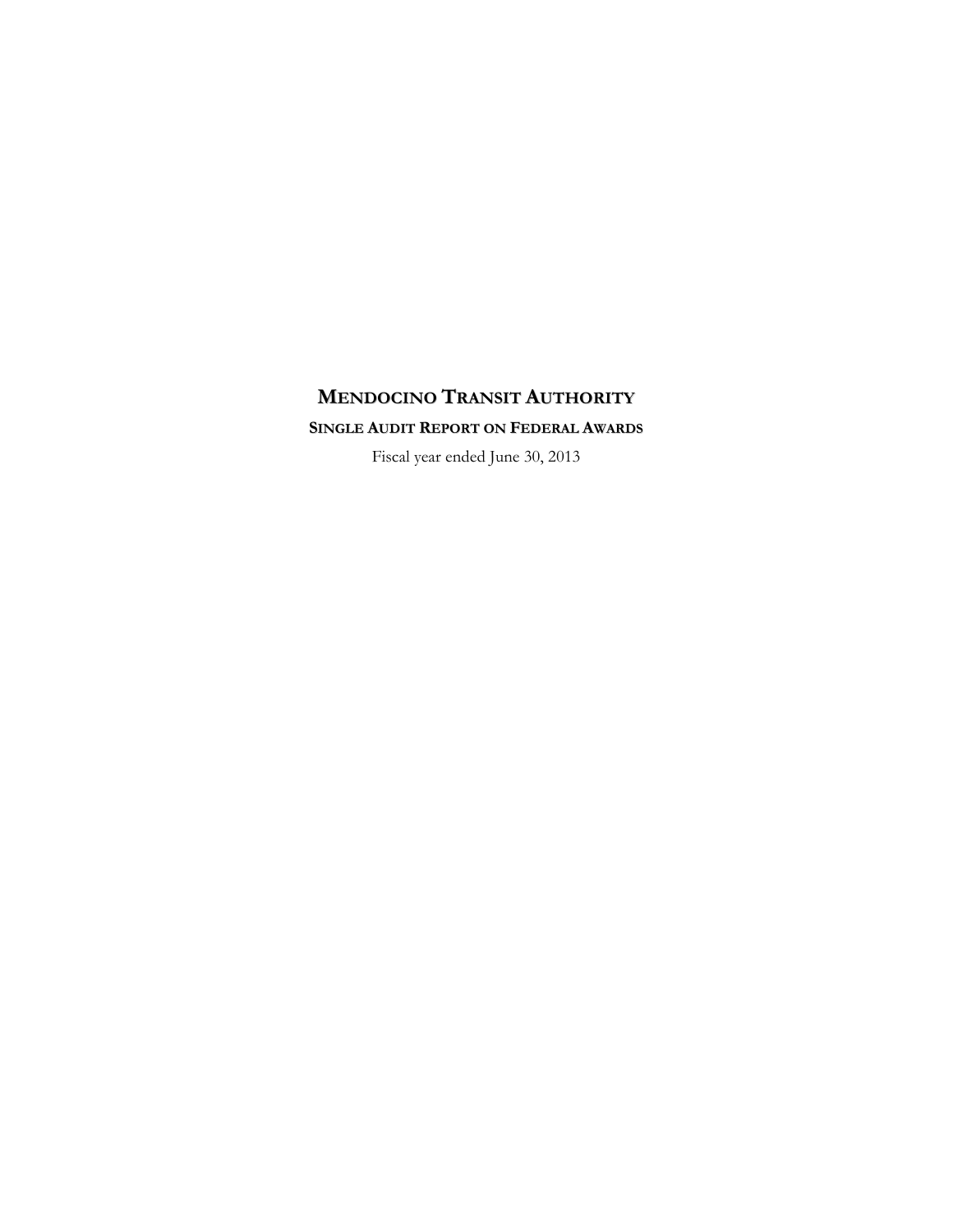### **SINGLE AUDIT REPORT ON FEDERAL AWARDS**

Fiscal year ended June 30, 2013

# **T ABLE OF C ONTENTS**

| Independent Auditors' Report on Internal Controls over Financial Reporting<br>and on Compliance and Other Matters Based on an Audit of Financial |    |
|--------------------------------------------------------------------------------------------------------------------------------------------------|----|
| Statements Performed in Accordance with Government Auditing Standards                                                                            |    |
| Independent Auditors' Report on Compliance for Each Major Program<br>and on Internal Control over Compliance Required by OMB Circular A-133      | 3  |
| Schedule of Expenditures of Federal Awards                                                                                                       | 5. |
| Note to Schedule of Expenditures of Federal Awards                                                                                               | 6  |
| Schedule of Findings and Questioned Costs                                                                                                        | 7  |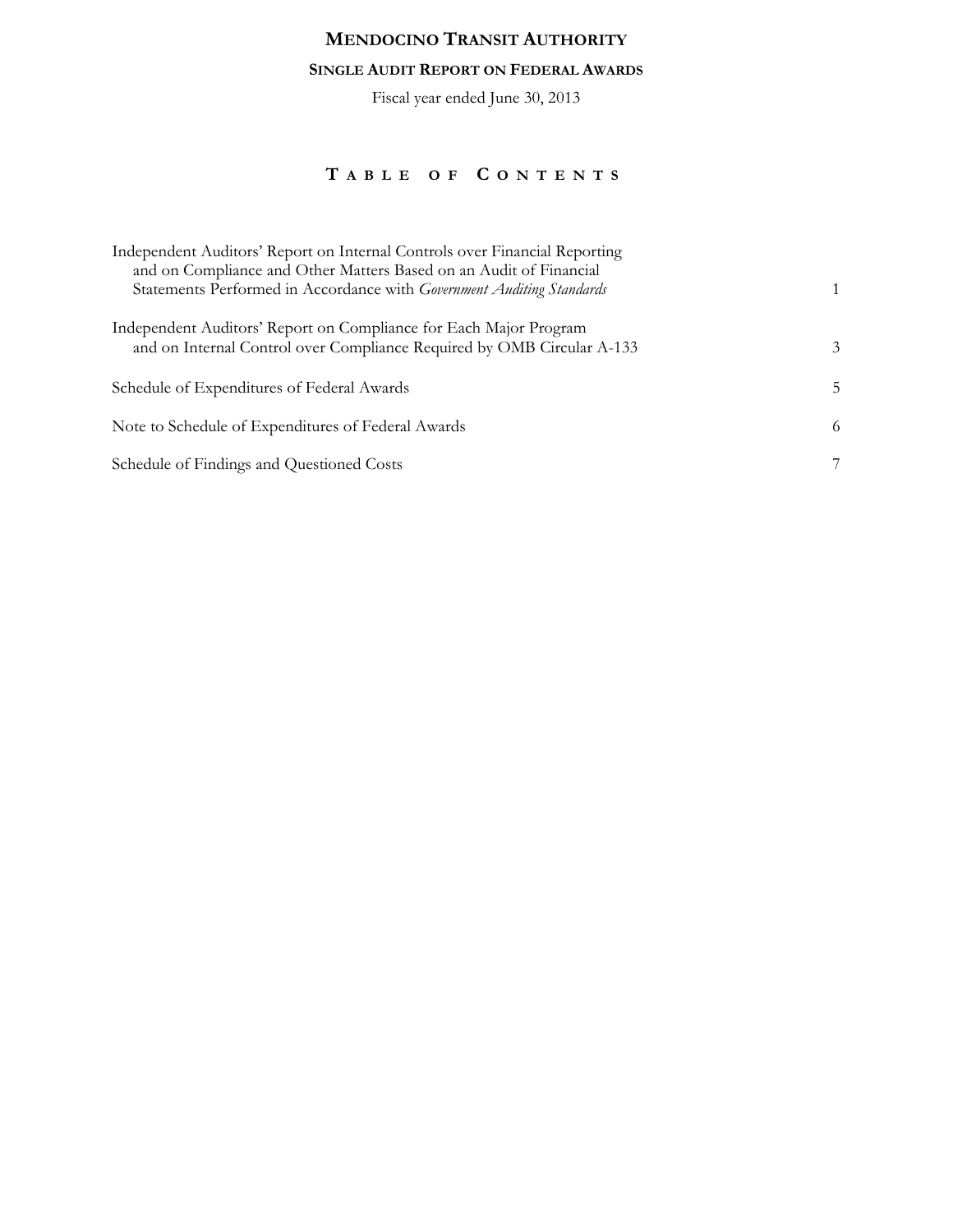



## **INDEPENDENT AUDITORS' REPORT ON INTERNAL CONTROL OVER FINANCIAL REPORTING AND ON COMPLIANCE AND OTHER MATTERS BASED ON AN AUDIT OF FINANCIAL STATEMENTS PERFORMED IN ACCORDANCE WITH <sup>G</sup>OVERNMENT AUDITING STANDARDS**

Board of Directors Mendocino Transit Authority Ukiah, California

We have audited, in accordance with the auditing standards generally accepted in the United States of America and the standards applicable to financial audits contained in Government Auditing Standards issued by the Comptroller General of the United States, the financial statements of the business-type activities and the major fund of Mendocino Transit Authority (the Authority) as of and for the year ended June 30, 2013, and the related notes to the financial statements, which collectively comprise the Authority's basic financial statements, and have issued our report thereon dated March 19, 2014.

### Internal Control Over Financial Reporting

In planning and performing our audit of the financial statements, we considered the Authority's internal control over financial reporting (internal control) to determine the audit procedures that are appropriate in the circumstances for the purpose of expressing our opinions on the financial statements, but not for the purpose of expressing an opinion on the effectiveness of the Authority's internal control. Accordingly, we do not express an opinion on the effectiveness of the Authority's internal control.

A *deficiency in internal control* exists when the design or operation of a control does not allow management or employees, in the normal course of performing their assigned functions, to prevent, or detect and correct, misstatements on a timely basis. A *material weakness* is a deficiency, or a combination of deficiencies, in internal control, such that there is a reasonable possibility that a material misstatement of the entity's financial statements will not be prevented, or detected and corrected on a timely basis. A *significant deficiency* is a deficiency, or a combination of deficiencies, in internal control that is less severe than a material weakness, yet important enough to merit attention by those charged with governance.

Our consideration of internal control was for the limited purpose described in the first paragraph of this section and was not designed to identify all deficiencies in internal control that might be material weaknesses or, significant deficiencies. Given these limitations, during our audit we did not identify any deficiencies in internal control that we consider to be material weaknesses. However, material weaknesses may exist that have not been identified.

#### Compliance and Other Matters

As part of obtaining reasonable assurance about whether the Authority's financial statements are free of material misstatement, we performed tests of its compliance with certain provisions of laws, regulations, contracts, and grant agreements, noncompliance with which could have a direct and material effect on the determination of financial statement amounts. However, providing an opinion on compliance with those provisions was not an objective of our audit and, accordingly, we do not express such an opinion. The results of our tests disclosed no instances of noncompliance or other matters that are required to be reported under *Government Auditing Standards*.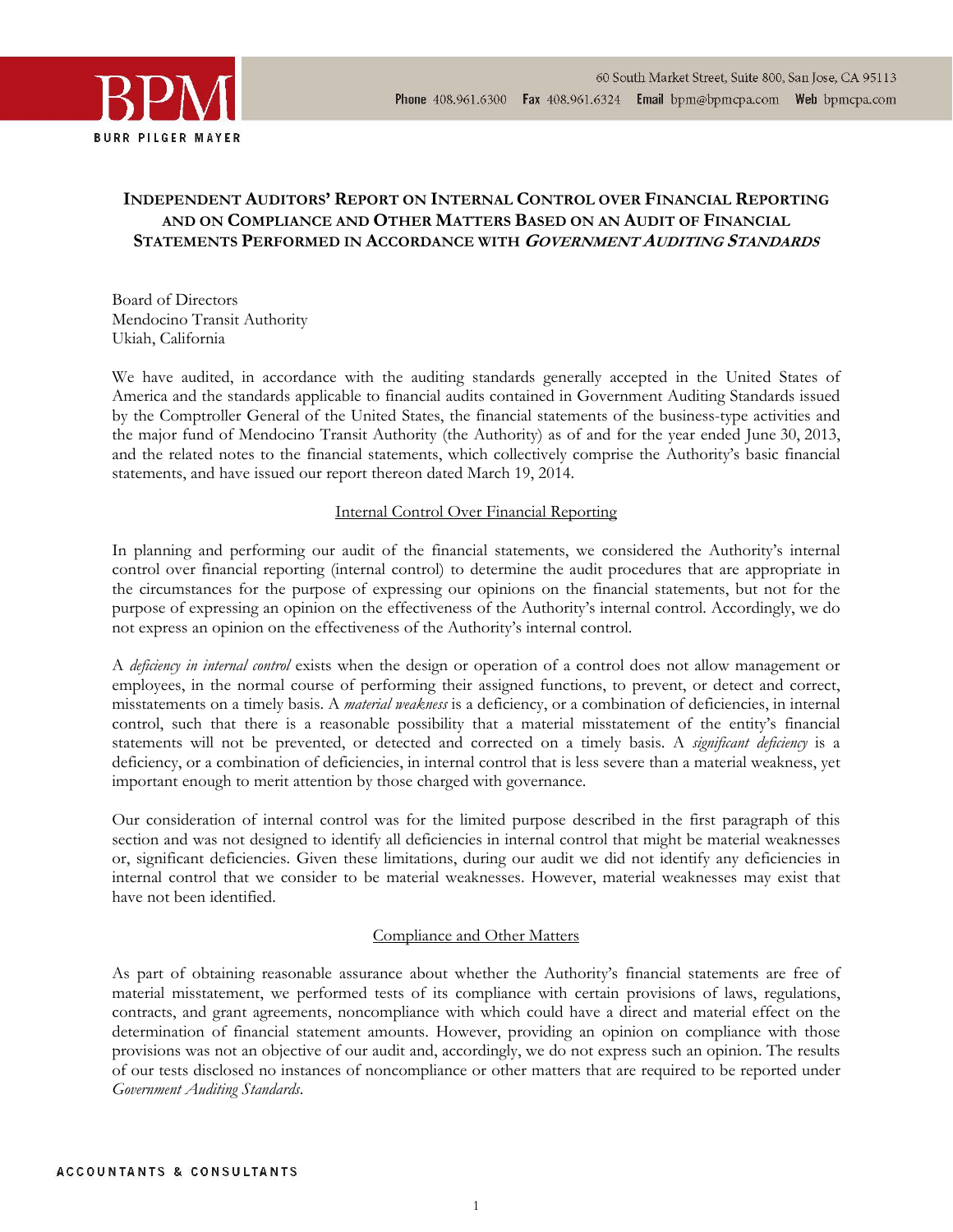Board of Directors Mendocino Transit Authority Page Two

#### Purpose of this Report

The purpose of this report is solely to describe the scope of our testing of internal control and compliance and the results of that testing, and not to provide an opinion on the effectiveness of the entity's internal control or on compliance. This report is an integral part of an audit performed in accordance with *Government Auditing Standards* in considering the entity's internal control and compliance. Accordingly, this communication is not suitable for any other purpose.

Bur Pilger Mayer, Onc.

San Jose, California March 19, 2014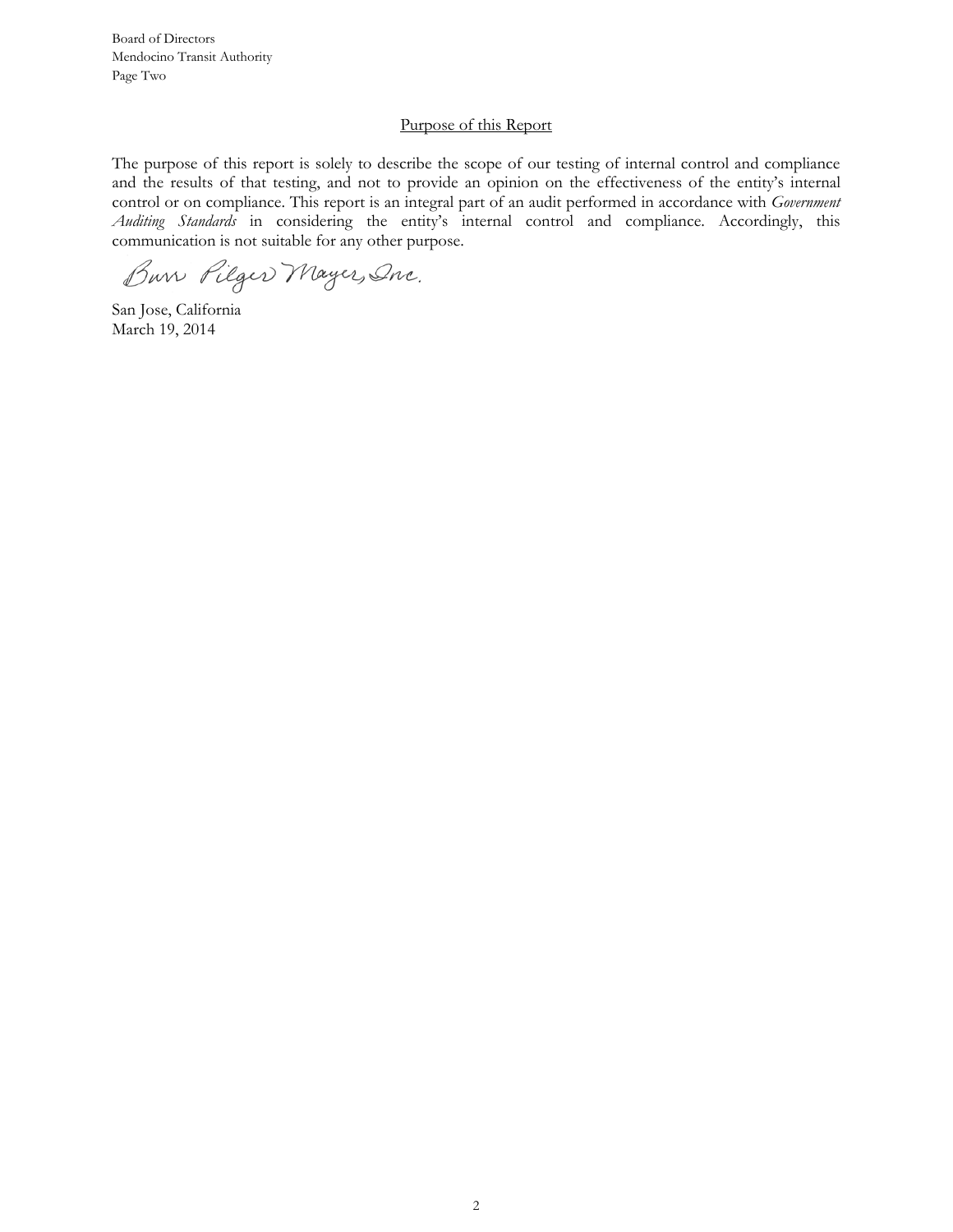



## **INDEPENDENT AUDITOR'S REPORT ON COMPLIANCE FOR EACH MAJOR PROGRAM AND ON INTERNAL CONTROL OVER COMPLIANCE REQUIRED BY OMB CIRCULAR A-133**

Board of Directors Mendocino Transit Authority Ukiah, California

### Report on Compliance for Each Major Federal Program

We have audited Mendocino Transit Authority's (the Authority) compliance with the types of compliance requirements described in the *OMB Circular A-133 Compliance Supplement* that could have a direct and material effect on the Authority's major federal program for the year ended June 30, 2013. The Authority's major federal program is identified in the summary of audit results section of the accompanying schedule of findings and questioned costs.

#### Management's Responsibility

Management is responsible for compliance with the requirements of laws, regulations, contracts, and grants applicable to its federal programs.

## Auditors' Responsibility

Our responsibility is to express an opinion on compliance for the Authority's major federal program based on our audit of the types of compliance requirements referred to above. We conducted our audit of compliance in accordance with auditing standards generally accepted in the United States of America; the standards applicable to financial audits contained in *Government Auditing Standards*, issued by the Comptroller General of the United States; and OMB Circular A-133, *Audits of States, Local Governments, and Non-Profit Organizations*. Those standards and OMB Circular A-133 require that we plan and perform the audit to obtain reasonable assurance about whether noncompliance with the types of compliance requirements referred to above that could have a direct and material effect on a major federal program occurred. An audit includes examining, on a test basis, evidence about the Authority's compliance with those requirements and performing such other procedures as we considered necessary in the circumstances.

We believe that our audit provides a reasonable basis for our opinion on compliance for its major federal program. However, our audit does not provide a legal determination of the Authority's compliance.

#### Opinion on Each Major Federal Program

In our opinion, the Authority's complied, in all material respects, with the types of compliance requirements referred to above that could have a direct and material effect on its major federal programs for the year ended June 30, 2013.

#### Report on Internal Control Over Compliance

Management of the Authority is responsible for establishing and maintaining effective internal control over compliance with the types of compliance requirements referred to above. In planning and performing our audit of compliance, we considered the Authority's internal control over compliance with the types of requirements that could have a direct and material effect on its major federal program to determine the auditing procedures that are appropriate in the circumstances for the purpose of expressing an opinion on compliance for each major federal program and to test and report on internal control over compliance in accordance with OMB Circular A-133, but not for the purpose of expressing an opinion on the effectiveness of internal control over compliance. Accordingly, we do not express an opinion on the effectiveness of the Authority's internal control over compliance.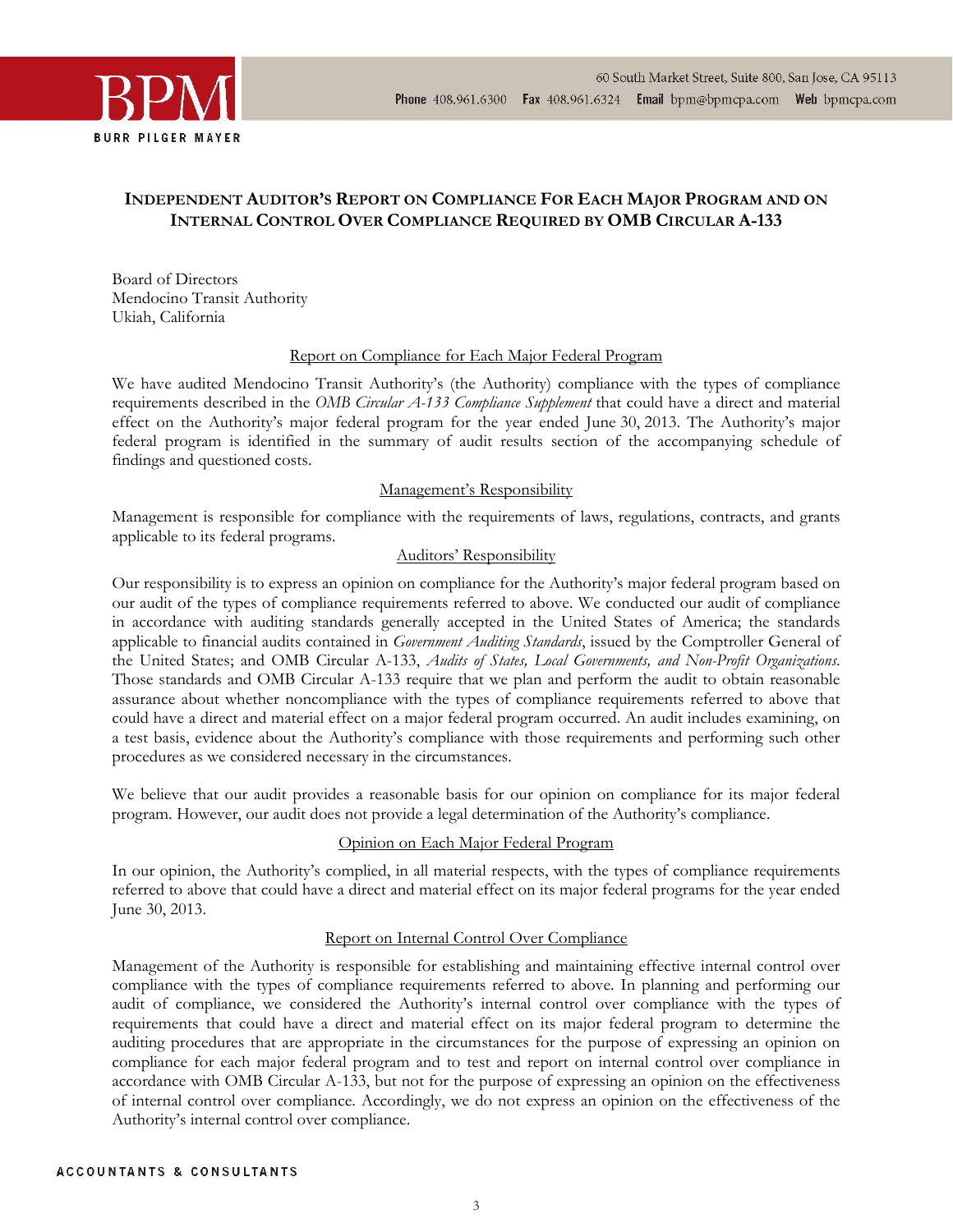A *deficiency in internal control over compliance* exists when the design or operation of a control over compliance does not allow management or employees, in the normal course of performing their assigned functions, to prevent, or detect and correct, noncompliance with a type of compliance requirement of a federal program on a timely basis. A *material weakness in internal control over compliance* is a deficiency, or combination of deficiencies, in internal control over compliance, such that there is a reasonable possibility that material noncompliance with a type of compliance requirement of a federal program will not be prevented, or detected and corrected, on a timely basis. A *significant deficiency in internal control over compliance* is a deficiency, or a combination of deficiencies, in internal control over compliance with a type of compliance requirement of a federal program that is less severe than a material weakness in internal control over compliance, yet important enough to merit attention by those charged with governance.

Our consideration of internal control over compliance was for the limited purpose described in the first paragraph of this section and was not designed to identify all deficiencies in internal control over compliance that might be material weaknesses or significant deficiencies. We did not identify any deficiencies in internal control over compliance that we consider to be material weaknesses. However, material weaknesses may exist that have not been identified.

### Report on Schedule of Expenditures of Federal Awards Required by OMB Circular A-133

We have audited the financial statements of the business-type activities and the major fund of the Authority as of and for the year ended June 30, 2013, and the related notes to the financial statements, which collectively comprise the Authority's basic financial statements. We issued our report thereon dated March 19, 2014, which contained unmodified opinions on those financial statements. Our audit was conducted for the purpose of forming opinions on the financial statements that collectively comprise the basic financial statements. The accompanying schedule of expenditures of federal awards is presented for purposes of additional analysis as required by OMB Circular A-133 and is not a required part of the basic financial statements. Such information is the responsibility of management and was derived from and relates directly to the underlying accounting and other records used to prepare the basic financial statements. The information has been subjected to the auditing procedures applied in the audit of the financial statements and certain additional procedures, including comparing and reconciling such information directly to the underlying accounting and other records used to prepare the basic financial statements or to the basic financial statements themselves, and other additional procedures in accordance with auditing standards generally accepted in the United States of America. In our opinion, the schedule of expenditures of federal awards is fairly stated in all material respects in relation to the basic financial statements as a whole.

The purpose of this report on internal control over compliance is solely to describe the scope of our testing of internal control over compliance and the results of that testing based on the requirements of OMB Circular A-133. Accordingly, this report is not suitable for any other purpose.

Bur Pilger Mayer, Onc.

San Jose, California March 19, 2014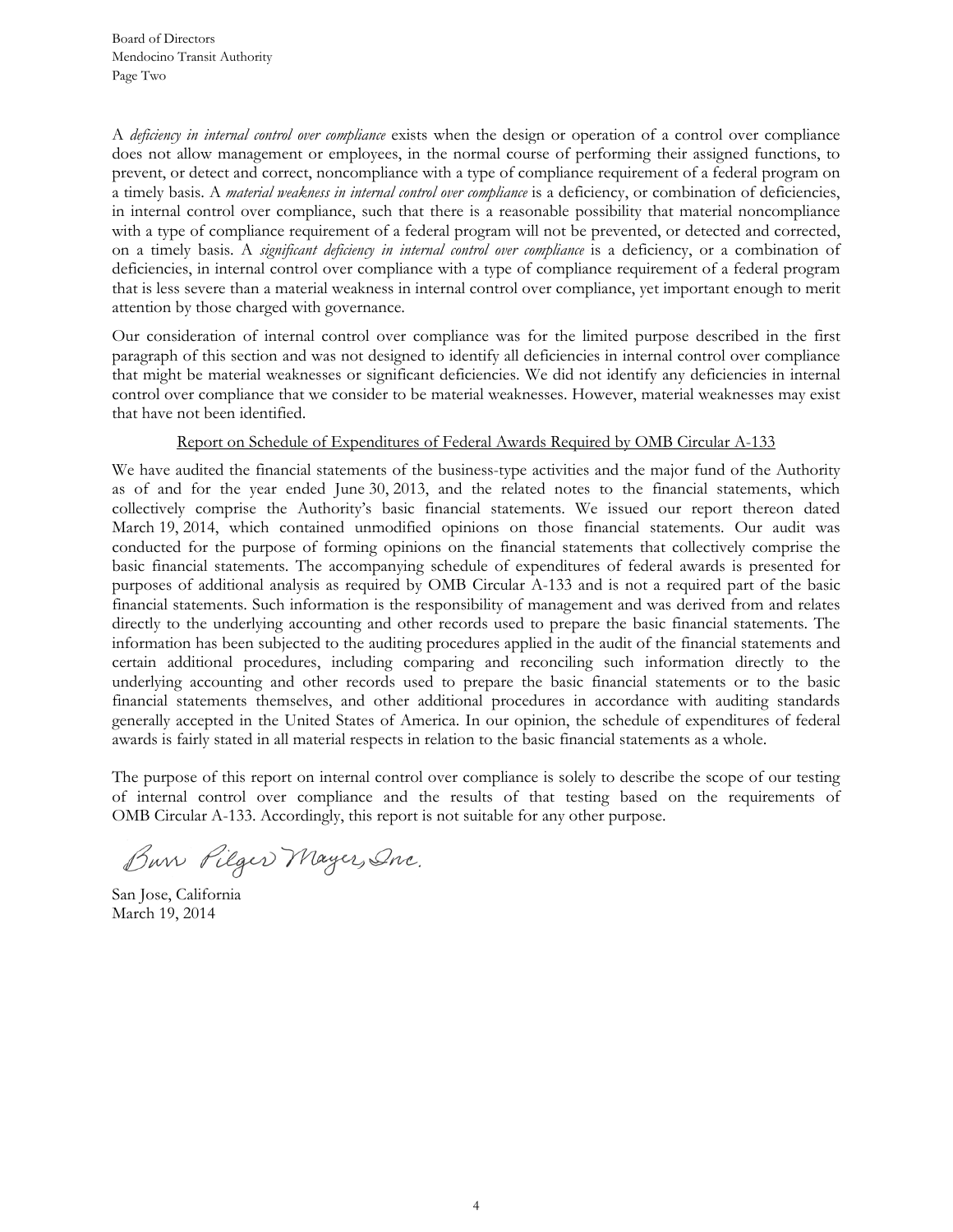## **SCHEDULE OF EXPENDITURES OF FEDERAL AWARDS**

Fiscal year ended June 30, 2013

|                                                          | Federal<br>Domestic<br>Assistance<br>Number | Program<br>Identification<br>Number |    | Federal<br>Expenditures |
|----------------------------------------------------------|---------------------------------------------|-------------------------------------|----|-------------------------|
| U.S. Department of Transportation:                       |                                             |                                     |    |                         |
| Pass-through from the State of California:               |                                             |                                     |    |                         |
| Formula Grants for Rural Areas                           | 20.509                                      | 643144                              | \$ | 577,212                 |
| Job Access and Reverse Commute Program                   | 20.516                                      | 642617                              |    | 134,128                 |
| Subtotal Pass-through from the State of California       |                                             |                                     |    | 711,340                 |
| Facility Solarization & Modernization -                  |                                             |                                     |    |                         |
| Maintenance Facility "State of Good Repair"              | 20.500                                      | $CA-04-0200-00$                     |    | 1,022,211               |
| Transit Investments of Greenhouse Gas & Energy Reduction | 20.523                                      | $CA-88-0003-00$                     |    | 279,550                 |
| Total expenditures of federal awards                     |                                             |                                     | S  | 2,013,101               |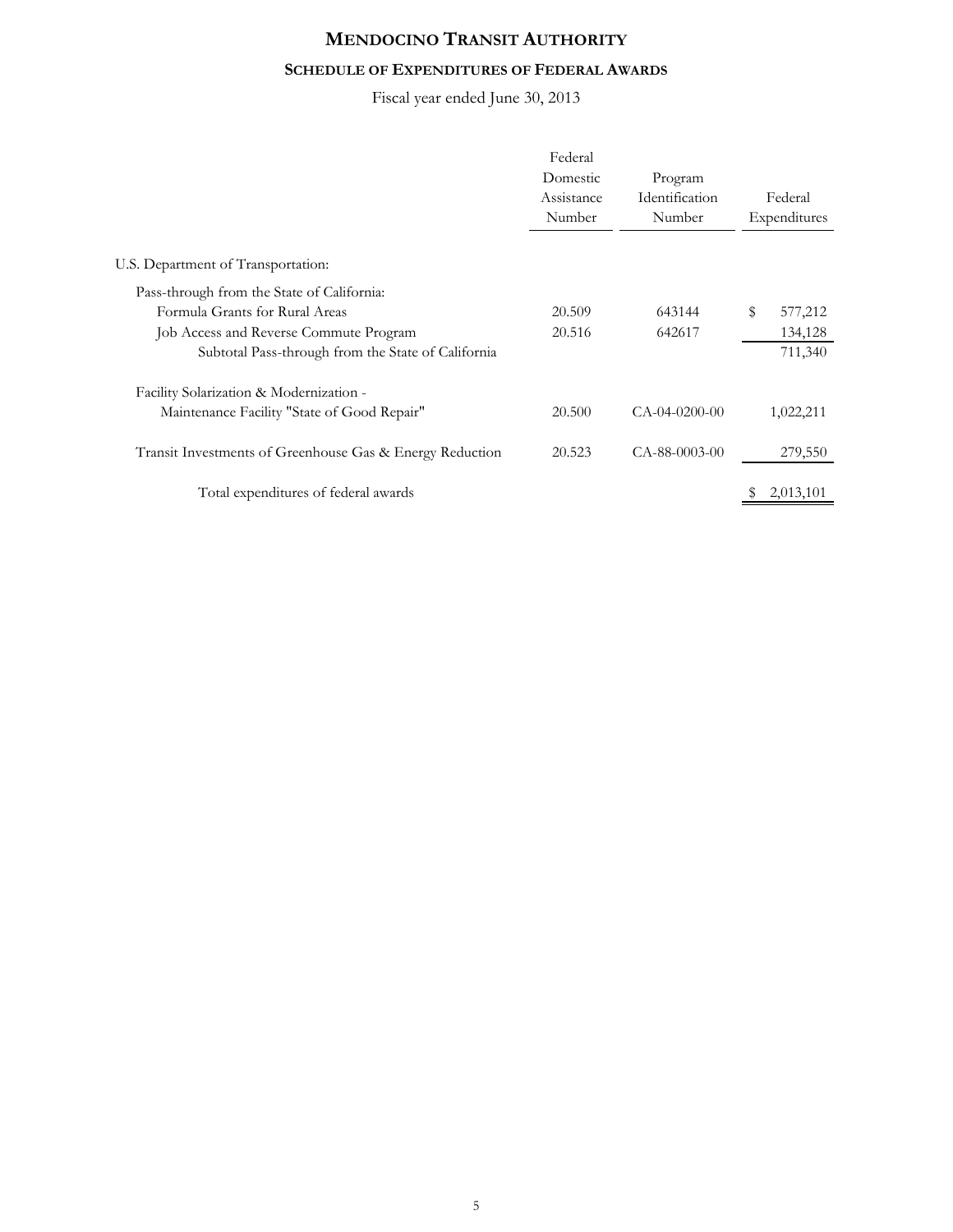#### **NOTE TO SCHEDULE OF EXPENDITURES OF FEDERAL AWARDS**

Fiscal year ended June 30, 2013

#### **1. Summary of Significant Accounting Policies Applicable to the Schedule of Expenditures of Federal Awards**

#### **(a) Scope of Presentation**

The accompanying schedule presents only the expenditures incurred by the Mendocino Transit Authority (the Authority) that are reimbursable under the programs of federal agencies providing financial assistance. For the purposes of this schedule, financial assistance includes both federal financial assistance received directly from a federal agency, as well as federal funds received indirectly by the Authority from a non-federal agency or other organization. Only the portion of program expenditures reimbursable with such federal funds is reported in the accompanying schedule. Program expenditures in excess of the maximum federal reimbursement authorized or the portion of the program expenditures that were funded with state, local or other non-federal funds are excluded from the accompanying schedule.

#### **(b) Basis of Accounting**

The expenditures included in the accompanying schedule were reported on the full accrual basis of accounting. Under the full accrual basis of accounting, expenditures are incurred when the Authority becomes obligated for payment as a result of the receipt of the related goods and services. Expenditures reported included any property, plant or equipment acquisitions incurred under the federal program.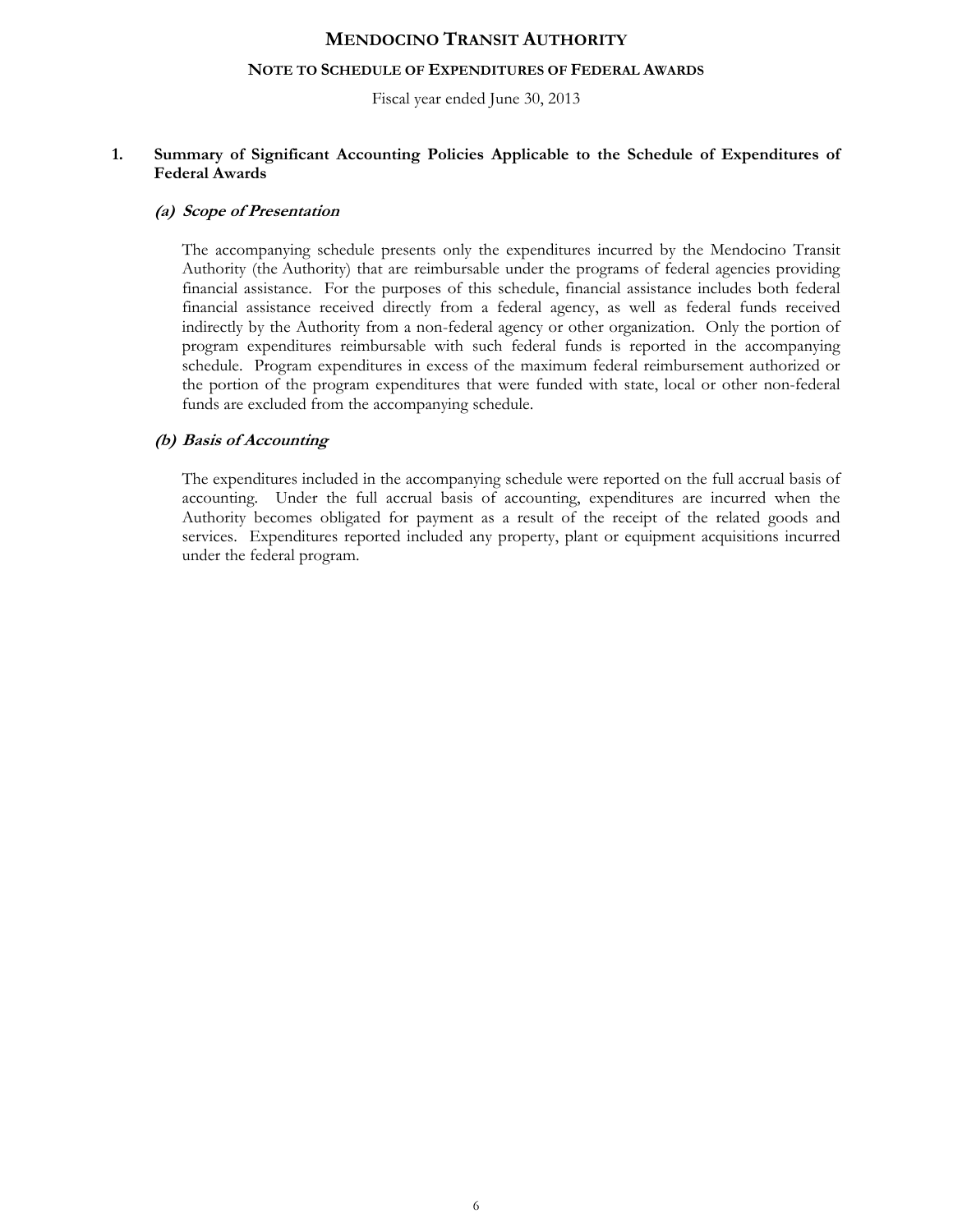## **SCHEDULE OF FINDINGS AND QUESTIONED COSTS**

Fiscal year ended June 30, 2013

# **Section I: Summary of Audit Results**

## **Financial Statements**

| 1. | Type of independent auditors' report issued:                                                                                 | Unqualified   |
|----|------------------------------------------------------------------------------------------------------------------------------|---------------|
| 2. | Internal control over financial reporting:                                                                                   |               |
|    | Material weaknesses identified?                                                                                              | $\rm No$      |
|    | Significant deficiencies identified?                                                                                         | None reported |
| 3. | Noncompliance material to the financial statements noted?                                                                    | No            |
|    | <b>Federal Awards</b>                                                                                                        |               |
| 4. | Internal control over major programs:                                                                                        |               |
|    | Material weaknesses identified?                                                                                              | $\rm No$      |
|    | Significant deficiencies identified?                                                                                         | None reported |
| 5. | Type of auditors' report issued on compliance for major programs:                                                            | Unqualified   |
| 6. | Audit findings disclosed that are required to be reported in<br>accordance with Section 510(a) of OMB Circular A-133?        | Yes           |
| 7. | Identification of major programs:                                                                                            |               |
|    | U.S. Department of Transportation:<br>Facility Solarization & Modernization -<br>Maintenance Facility "State of Good Repair" | CFDA # 20.500 |
| 8. | Dollar threshold used to distinguish between type A and type B programs:                                                     | \$300,000     |
| 9. | Auditee qualified as a low-risk auditee?                                                                                     | Yes           |